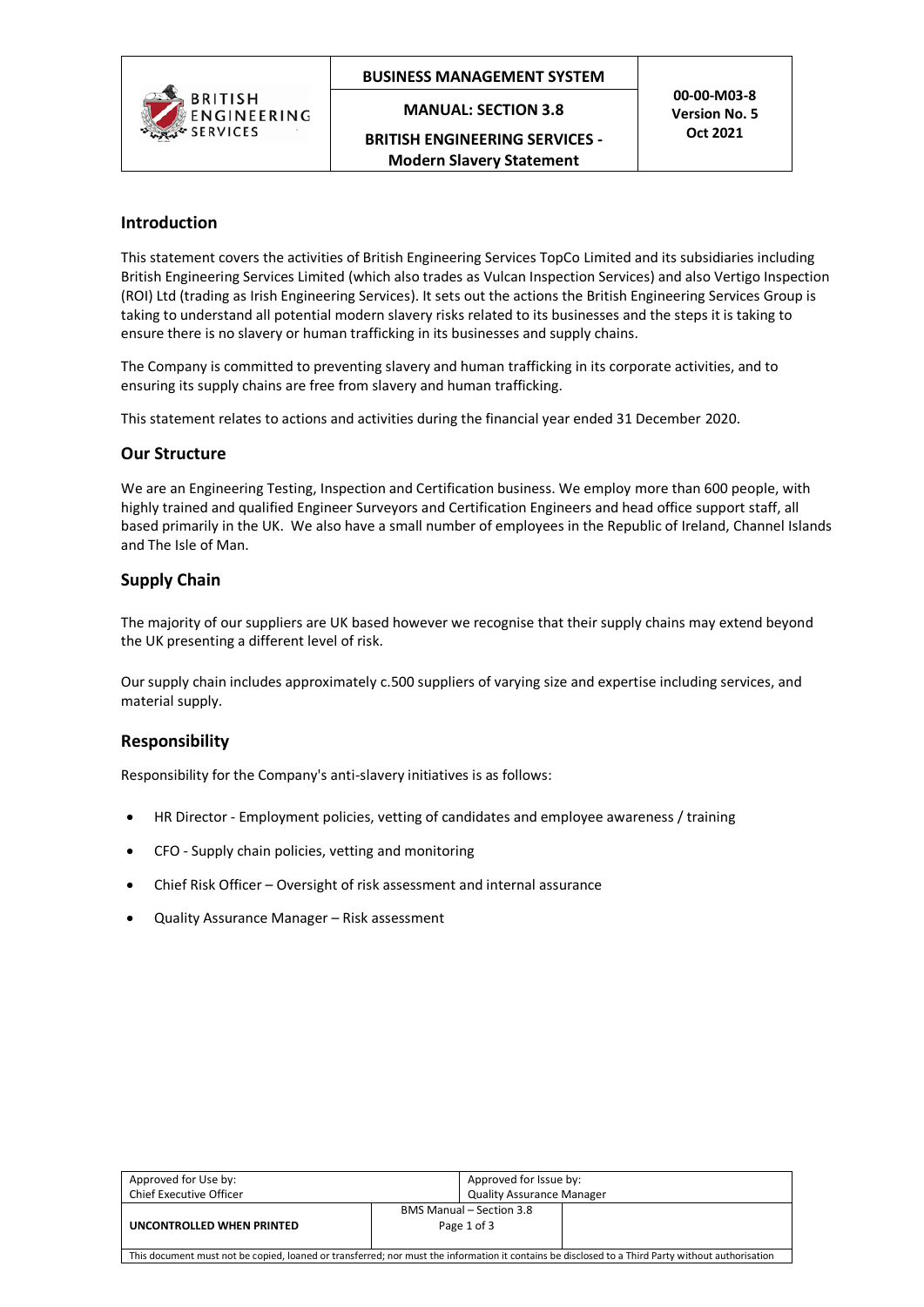

## **BUSINESS MANAGEMENT SYSTEM**

**MANUAL: SECTION 3.8**

**BRITISH ENGINEERING SERVICES - Modern Slavery Statement**

## **Processes and Due Diligence**

We are committed to implementing and maintaining effective systems and controls to prevent, detect and eradicate modern slavery within our business and that of our suppliers:

- 1. Annual risk assessment to identify key vulnerabilities and an ethical approach to procurement.
- 2. For new suppliers and renewals of existing contracts, we include contractual provisions to ensure our suppliers understand the company's approach to modern slavery in supply chains.
- 3. The company encourages all its employees to report any concerns related to its direct activities or supply chains. This includes any circumstances that may give rise to an enhanced risk of slavery or human trafficking. The company's whistleblowing procedure is designed to make it easy for workers to make disclosures without fear of retaliation.
- 4. We are assessed and audited annually by Achilles (external auditors). This enables us to ensure compliance with legal requirements and best practice in respect of management of our supply chain.
- 5. The company undertakes due diligence when considering appointing new and existing key suppliers which include those identified in our risk assessment. Key suppliers are put through a screening process to check they meet our ethical standards and values. We conduct regular reviews of our existing suppliers.
- 6. Awareness Training: Policy and relevant website links distributed to all employees with responsibility for recruitment and purchasing in order to raise awareness and respond to any slavery and, or human trafficking risks.
- 7. Recruitment/Agency Workers Policy. The company uses only specified, reputable employment agencies to source labour and verifies the practices of any new agency it is using before accepting workers from that agency.
- 8. Should any personnel be made aware of any instances or perceptions of modern slavery in the company or the supply chain, they are required to notify the Chief Risk Officer.

## **Progress made in Previous 12 Months**

- Progress reported to our Executive Team and Board.
- Refresher training delivered for recruitment and supply chain managers.
- Continued to develop our supply chain vetting processes in line with our commitment to continuous improvement. Completed audits of selected suppliers, in line with the outcome of our annual risk assessment.
- In tender processes, we continue to ensure prequalification criteria incorporates a requirement to confirm compliance with the Act together with the requirement to maintain a Modern Slavery Act Statement (if applicable).

| Approved for Use by:                                                                                                                              | Approved for Issue by:                         |  |  |  |
|---------------------------------------------------------------------------------------------------------------------------------------------------|------------------------------------------------|--|--|--|
| <b>Chief Executive Officer</b>                                                                                                                    | <b>Quality Assurance Manager</b>               |  |  |  |
| UNCONTROLLED WHEN PRINTED                                                                                                                         | <b>BMS Manual – Section 3.8</b><br>Page 2 of 3 |  |  |  |
| This document must not be copied, loaned or transferred; nor must the information it contains be disclosed to a Third Party without authorisation |                                                |  |  |  |